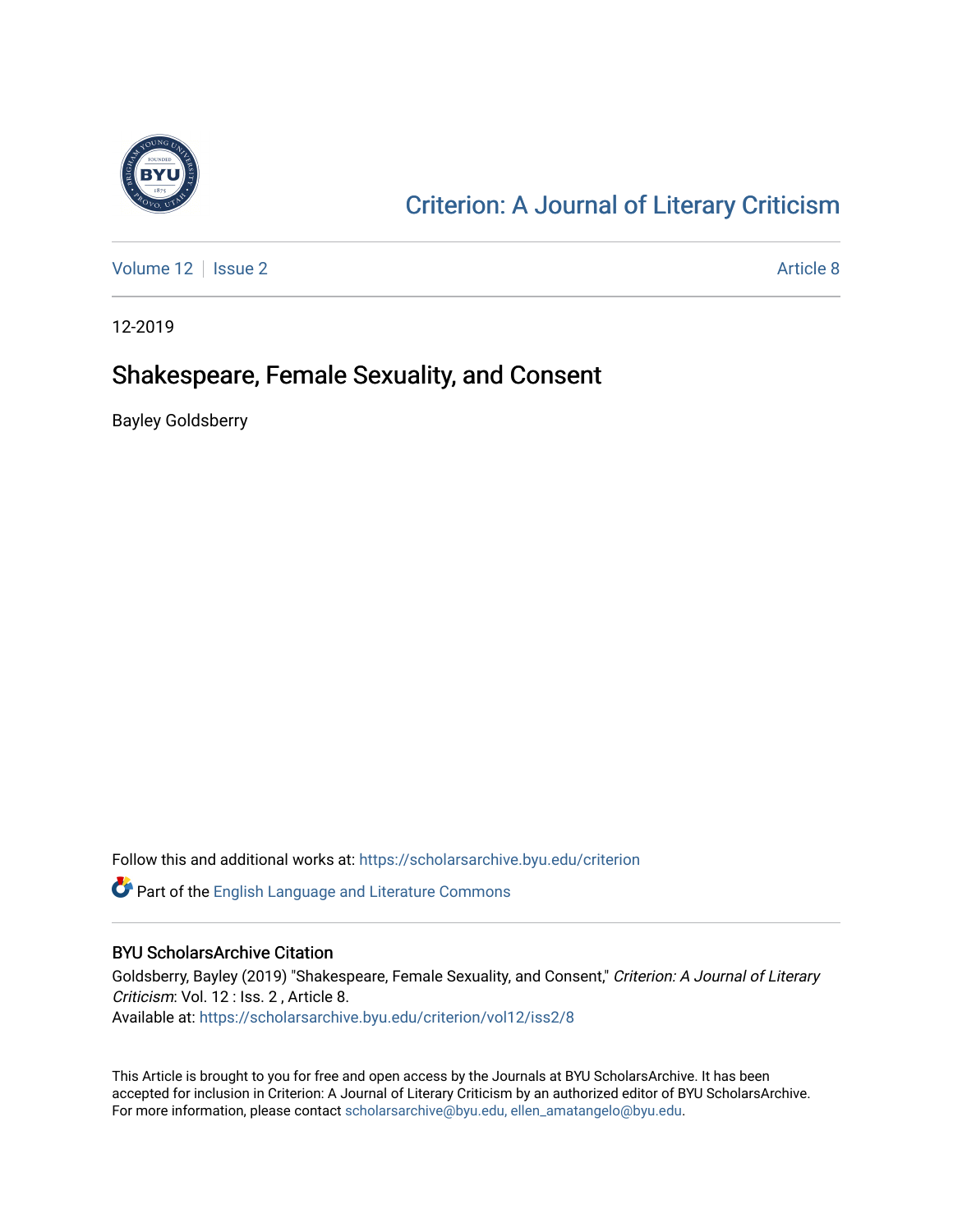# Shakespeare, Female Sexuality, and Consent

*Bayley Goldsberry*

In Shakespeare's *Merchant of Venice*, Portia is ruled by her father's will for her even after he has died. She complains of her lack of agency saying, "O me, the word 'choose!' I may neither choose who I would nor refuse who I dislike. So is the will of a living daughter curbed by the will of a dead father. Is it not hard, Nerissa, that I cannot choose one, nor refuse none?" (*Merchant of Venice* 1.2.27). Just as Portia wished for her own agency, so it was with the general population of women in the Elizabethan era. The agency of a woman was considered much less than that of a man. Today, consent is a socially highlighted concept in current mainstream media and politics; through Shakespeare's fictional female characters, we can perform a historical reading of the ways in which Elizabethan women obtained and expressed their agency. There seems to be an underlying assumption about the way that female autonomy was viewed in Shakespearean times. Were women granted sovereignty over themselves? If they were, how and under what conditions was it granted to them? Shakespeare, throughout his plays, uses independent female characters to show that despite the typical understanding of women's autonomy in his time, this concept could be redefined as not only the ability of the woman to make inconsequential choices, but rather the right to make significant choices regarding her own life and body. Though consent is an idea that was not emphasized in Elizabethan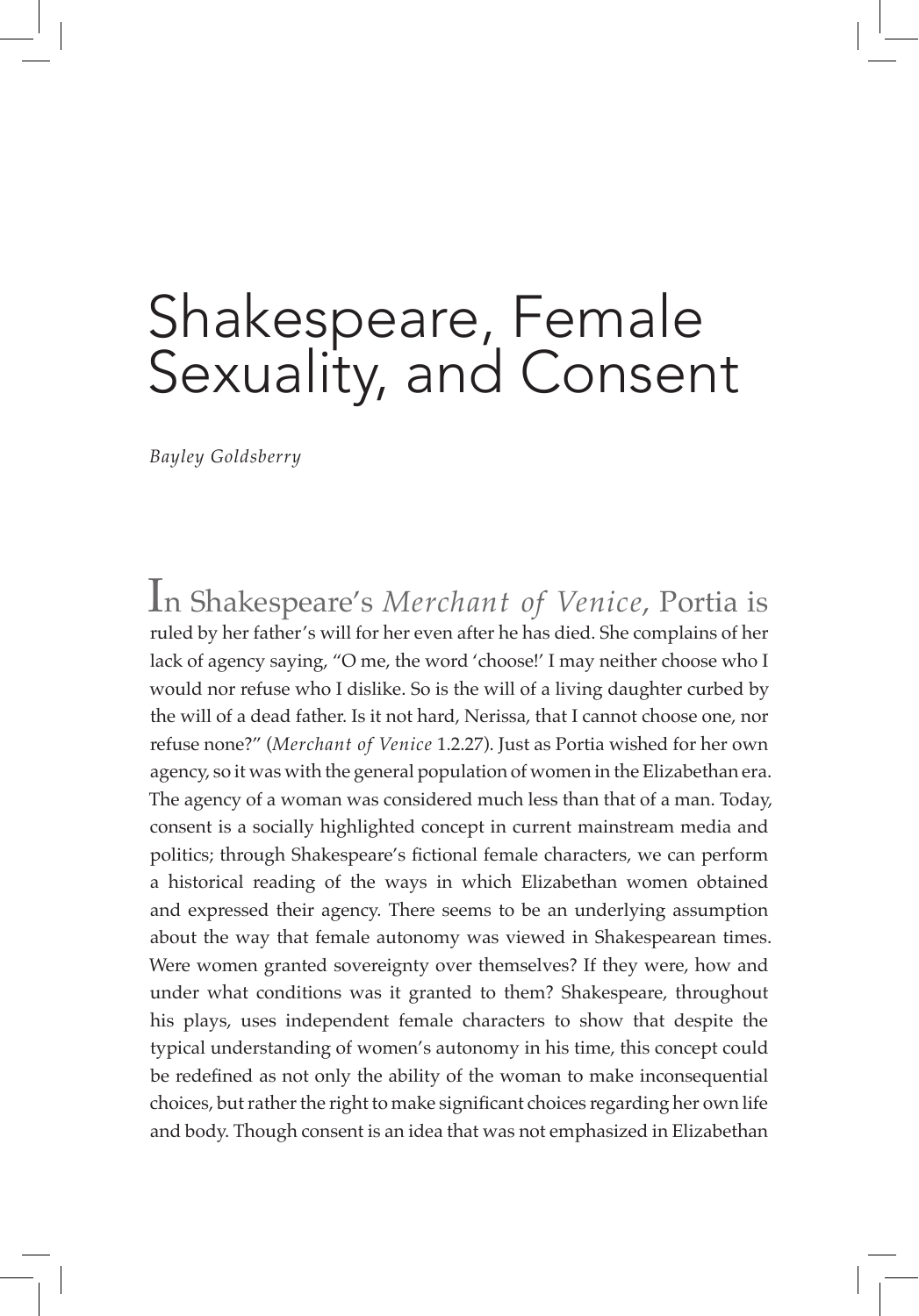times in the ways that we understand it today, Shakespeare paves the way for the understanding of it throughout history.

The roles of consent, women's autonomy, and female sexuality are commonly discussed topics among literary critics, though there are some facets left to explore. According to Mario Digangi, Valerie Traub, and Janet Adelman, Shakespeare spurs the argument that male anxiety is the factor that stifles and therefore defines female power, examining the "threat women pose to male bonding and masculine identity" (Traub 215). Though this may be true in some instances, we see through the characters of Portia, Cordelia, Lady Macbeth, Katherine, and Isabella, among others, that Shakespeare defines women's authority and autonomy in different ways. While these critics provide insight into psychoanalytic readings of gender in Shakespeare, I will be exploring the ways in which women in Elizabethan times were expected to behave in relationships as well as the ways in which Shakespeare illustrates the defiance of these structures. My arguments will inform not only the literary conversation regarding this idea, but also the ways we can understand consent in today's world through a lens of female Shakespearean characters. The fact that male anxiety is a byproduct of female power should not detract from our study of female autonomy in Shakespeare. This paper will cover the ways in which Shakespeare redefines women's autonomy as power by creating strong female characters in his works. In plays like *King Lear,* Shakespeare asks us to reimagine women's authority as independence from male expectations. These plays also help us to understand that female sexuality is not whoredom but rather female agency. He redefines this idea of consent not as just the age when a woman could be married off to a man, but rather the right of a woman to make significant choices regarding her own life and body.

In Elizabethan times, women's choices were often governed by the men in their lives. Through characters such as Juliet from *Romeo and Juliet*, the princess and her three friends from *Love's Labour's Lost*, and Portia from *Merchant of Venice,* Shakespeare redefines women's autonomy as power. Regarding customs of courtship Olsen writes, "It was the role of the man to do the wooing and the role of the woman to wait to be wooed and hope that an acceptable man would approach her" (146). This construct did not allow women the choice to accept or reject their suitors. Findlay writes, "Whatever material or social improvements marriage brought women, it did not necessarily bring happiness" (258). While marriage was a convenience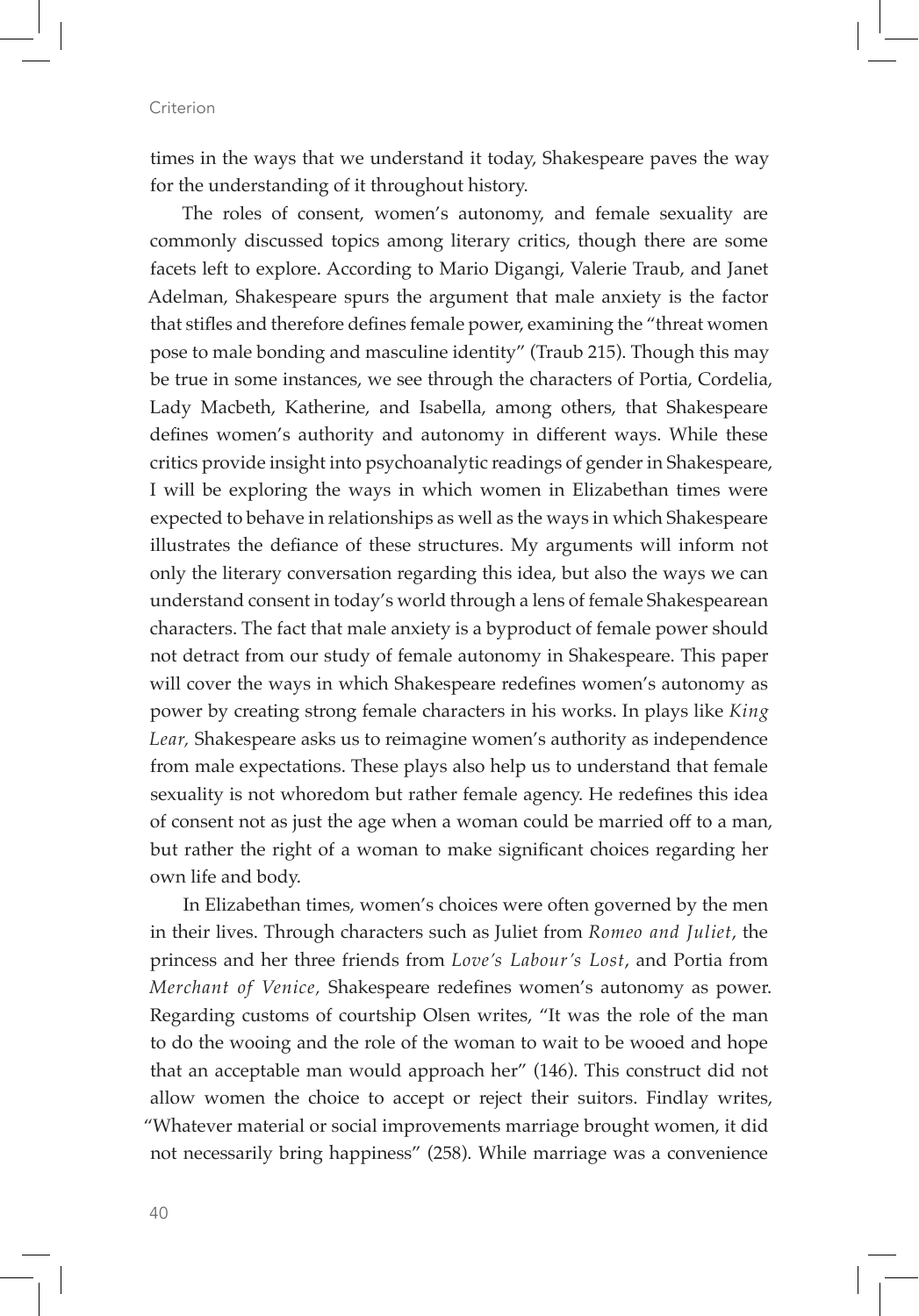for women in some ways, it was a tragedy in others. It provided them social status and often money, a home, and comfort, but it also deprived them of the ability to live a life of their own making. While this social custom of arranged and forced marriage is present in Shakespeare's plays, we also see women taking active roles in their relationships rather than passive roles. Men were expected to "achieve sexual conquest, through seduction and/ or marriage, and therefore be considered a truly masculine male," placing them in a position of dominance in the relationship with the woman being pursued (Timbrell 50).

In *Love's Labour's Lost*, the princess and her three friends inform the doting men who wish to marry them that if they can wait for them and refine themselves for a year, they will come back to marry them (*Love's Labour's Lost* 5.2.865). This instance in which women have their choice considered in a marriage proposal gives them power in the relationship to withhold or give their consent. Although this particular play does not end in a marriage, it is clear that the princess and her friends establish themselves as autonomous individuals. In the same way that men believed that they had the right to "conquer" the women they desired, these four women believed the opposite as well: "Only for praise; and praise we may afford / To any lady that subdues a Lord" (*LLL* 4.1.39). "Subdue" can be understood as "to control," or to make quiet; contrary to the men in the play, the women think that a man can be conquered by a woman. In another sense, women's sexual access gives them power in their relationships; the princess says,

We are wise girls to mock our lovers so . . . How I would make him fawn and beg and seek, and wait the season and observe the times and spend his prodigal wits in bootless rhymes . . . So perttaunt-like would I o'ersway his state, That he should be my fool and I his fate. (*LLL* 5.2.63–74)

Here, the tables turn—the woman takes the man to be her "fool," establishing a relationship of dominance which is unusual for the time. The use of rhymed verse in this scene places special emphasis on the words of the princess and her friends. Rhymes are often associated with wise words or bits of truth that should be remembered, therefore we can conclude that Shakespeare hoped that the reader of this play would remember the female power exhibited in these lines. In contrast to Hamlet's quote, "Frailty, thy name is woman!"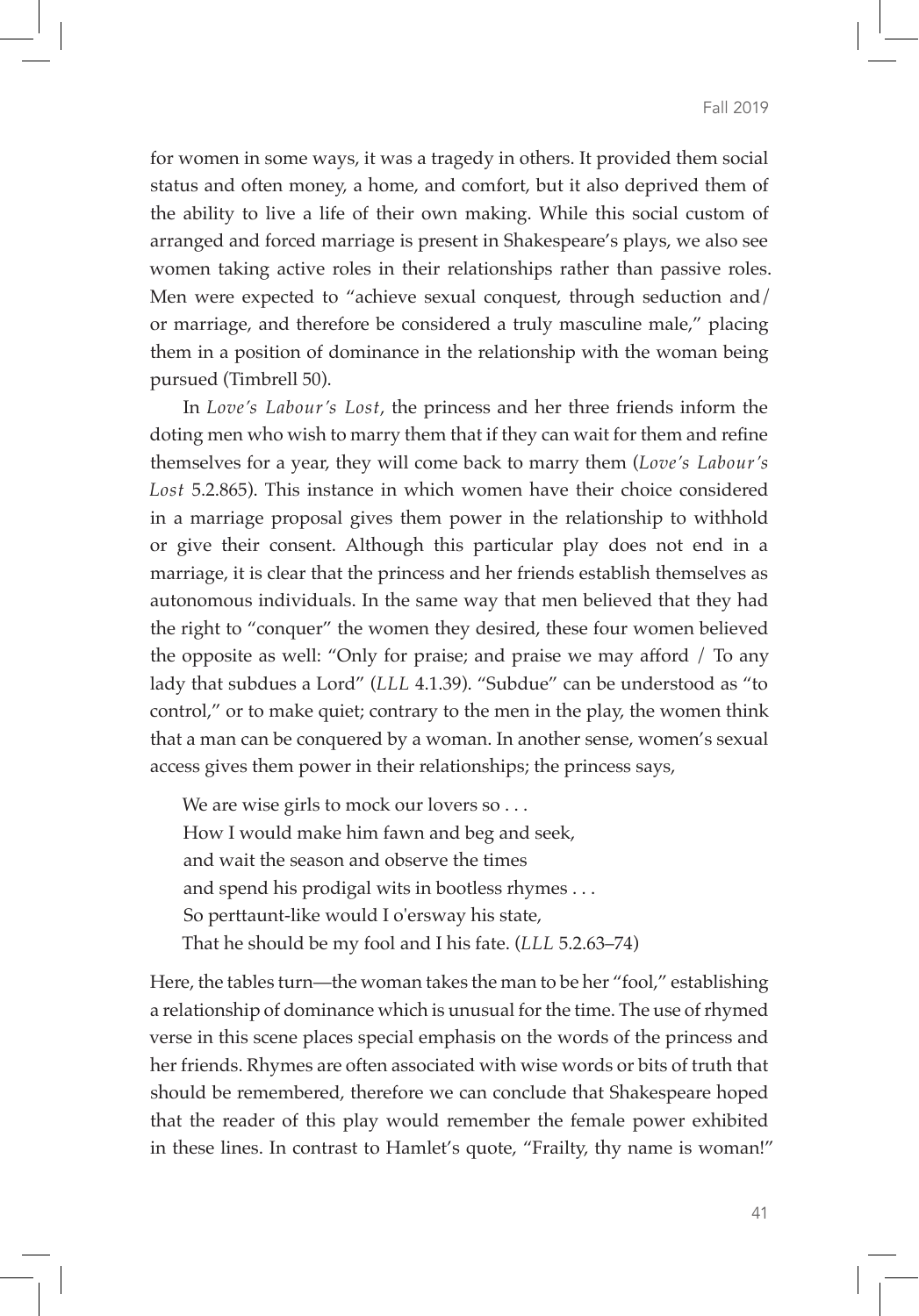(*Hamlet* 1.2.146), the princess's quote is a display of female strength over the man, establishing the man as the "fool" and the woman as his "fate."

In *Romeo and Juliet*, Juliet is being forced by her father to marry Paris. While it may seem as though Juliet does not have autonomy in her circumstances, she creates it for herself. Her suicide is a power move, showing her father that to make her do something that she does not wish to do would be worse than death.

In Shakespeare's plays, women were able to gain authority by exercising autonomy. This helps us to reimagine women's authority as independence from male expectations. Historically, women have had very specific roles, ones that were not conducive to the pursuit of their own interests or desires. Men's expectations were the driving motivation for many of women's actions. "[Women] were considered . . . essential tools to build and keep a family, marriageable items who should abide their male tutors, either fathers or their legal substitutes," writes Serras, "They led an existence mainly that of performing their roles as breeders and caretakers" (643, 644). A submissive woman with a good temperament was the most desirable in marriage, according to Olsen. When women like Cordelia come onto the scene in Shakespeare's play *King Lear*, our notions of a "traditional" woman are overturned. Her father, King Lear, asks Cordelia how much she loves him, expecting a declaration of love and admiration much like the ones that her sisters give him, though they are false. Not wanting to be fake and untrue, Cordelia says, "I love your Majesty / According to my bond; nor more nor less," (*King Lear* 1.1.92-93). Lear, upon hearing of this love, which was not the declaration he was hoping for, banishes his daughter and deprives her of a dowry. Because of Cordelia's failure to conform to her father's expectations, she leaves, now independent from her father. She becomes the Queen of France and in the end, she is the stronger force, saving her father's land at the expense of her own life. Through this character, we see that female authority comes when male expectations are dismissed or overcome. In the National Theatre performance of *King Lear*, act 1 scene 1 depicts a long table (Figure One) where Goneril and Regan sit with their husbands while Cordelia sits alone. King Lear is seated in front of all of them, asking them each to explain their love for him. The two sisters receive the microphone from their husbands, illustrating their conformity to or dependence on the men in their lives. Cordelia sits with an empty chair next to her, and when her turn comes to profess her dedication to her father, she retrieves the microphone herself.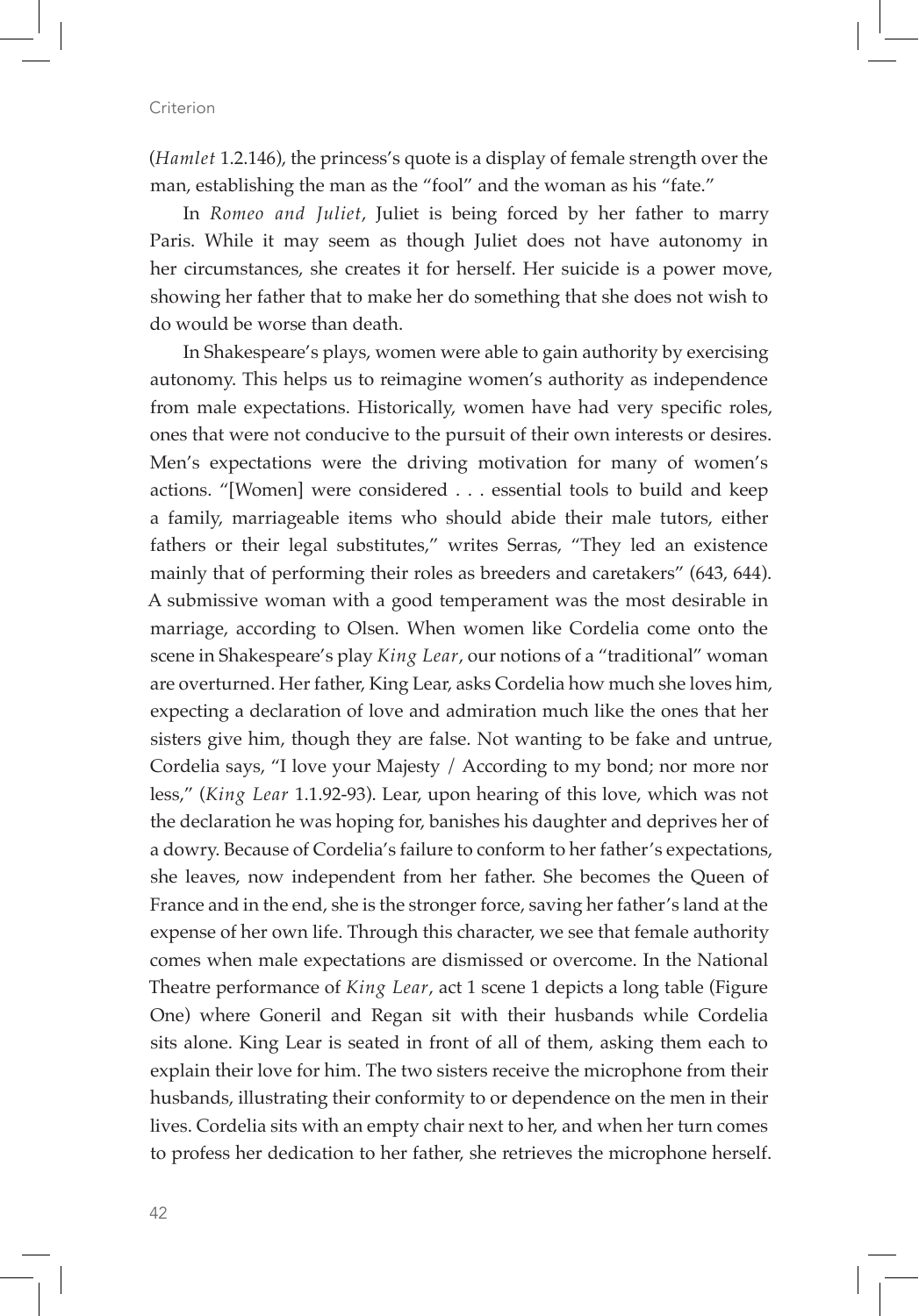A small detail like this is significant—it illustrates Cordelia's difference from the rest of her family and her resistance to conformity.

Another example of this comes from Shakespeare's *Taming of the Shrew*. At the beginning of the play, Katherine is a defiant character. She goes against all expectations of a woman that lived in that time period. She is outspoken, rude, unladylike, uninterested in marriage, and ultimately disregards all assumptions that are expected from a female character. Until Petruccio, her suitor, insists on "taming" her, she is the authority of her own life. When her father pleads for her to not be angry, she replies saying, "I will be angry: what hast thou to do? — Father, be quiet. He shall stay my leisure" (*Taming of the Shrew* 3.2.189–190). Katherine is Shakespeare's example of a woman who disregards male expectations for the sake of her own agency. While women of the time were expected to embrace a life of marriage, household duties, and child bearing, Shakespeare challenges this structure through his portrayal of independent female characters. While Kate ultimately becomes submissive to her husband, her character at the beginning of the play complicates the typical notion of a compliant woman.

Chastity was attributive of a woman's worth in Elizabethan times, and through characters like Isabella, Venus, and Lady Macbeth, Shakespeare helps us to see that female sexuality is not whoredom but rather female agency. Findlay describes chastity in the early modern period as an adjective that carries a lot of meaning, "signifying not only the sexual purity which guarantees male ownership, identity, and inheritance lines, but also carrying meanings of moral purity, innocence, virtue, and worth" (72). A woman's worth was defined by her sexual purity, and an unchaste woman was considered a "whore." Today, we understand that female sexuality is more complex than the virgin/whore dichotomy suggests. Shakespeare can be an aid in analyzing female sexuality as more than just a sin or a precedent to accusing a whore in early modern times. Isabella in *Measure for Measure*  gives us an example of someone who withholds their sexuality as an act of will. An aspiring nun, Isabella is asked to compromise her vow of virginity in order to save her brother's life. Ultimately, she expresses her agency, saying "Then, Isabel, live chaste, and, brother, die. / More than our brother is our chastity" (*Measure for Measure* 2.4.197–198). In this scene, Isabella is autonomous, not because she defies the expectations that are set for her, but because her chastity is her own possession and not something she uses to prove her worth to anybody else. The right to her own body is more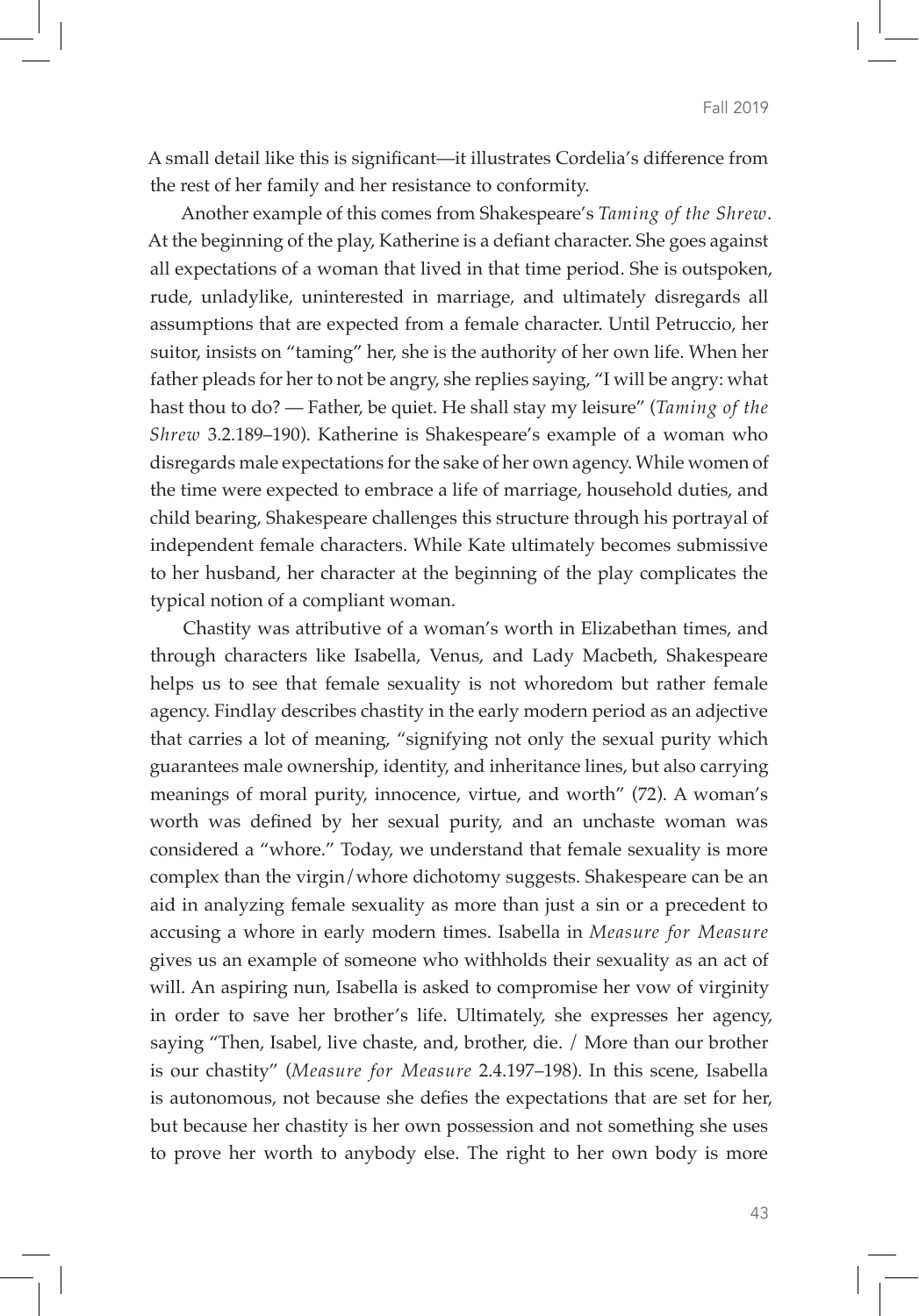important to her than an expectation to save her brother who, ironically, is in prison for having sex before marriage. In this scene, agency and sexuality are intertwined and in a way, synonymous. In attempts to assert her will, Isabella does not relent in holding fast to her sexual standards.

While Venus is historically the object of male pursuit as the goddess of love, sex, and beauty, Shakespeare flips this typical pattern and makes Venus from Shakespeare's poem *Venus and Adonis* the pursuer of Adonis's love. Adonis becomes "hunted" sexually by Venus and redefines our understanding of female sexuality as something that benefits a woman and brings her agency rather than something that brings her shame. According to Rosenfield, female sexuality was also often associated with witchcraft and collusion with demons (80). Lady Macbeth's "undiluted desire" is connected to her "instigation of treason and to her witch-like characteristics," giving an obviously negative connotation to women's expression of sexuality (80). In a 2016 film version of Macbeth, Vicky McClure as a modern day Lady Macbeth is possessed of evil spirits when she gives her famous monologue. The dark tones of the shot paired with the mood of Lady Macbeth combine to paint a picture of an otherworldly, creepy situation. The focus on McClure as Lady Macbeth lets the audience know that she is involved in something evil, and that the point of the shot is to display her witchy nature.

Through the character of Lady Macbeth, Shakespeare redefines our understanding of female sexuality; in a way, Lady Macbeth rejects her own femaleness and gains power over her husband. Of this rejection she says, "unsex me here, . . . make thick my blood; stop up the access and passage to remorse, that no compunctious visitings of nature shake my fell purpose . . . come to my woman's breasts, and take my milk for gall" (*Macbeth* 1.5.31– 38). Lady Macbeth manipulates her own sexuality in an effort to establish dominance in her relationship with her husband and she succeeds. She asks the spirits that she calls upon to remove any aspect of her femininity because traditional understandings of femininity would deprive her of power. She asks that the spirits "fill her breasts with gall and stop her menstrual flow" (Gootman). Lady Macbeth presents an alternate way of understanding femininity "that embraces masculine power behind the shroud of feminine appearance" (Gootman). While within the confines of a strict patriarchy, she finds ways to gain dominance and authority through her gender and sexuality.

Throughout his plays, Shakespeare uses strong, independent, female characters to show that despite the typical understanding of sexual consent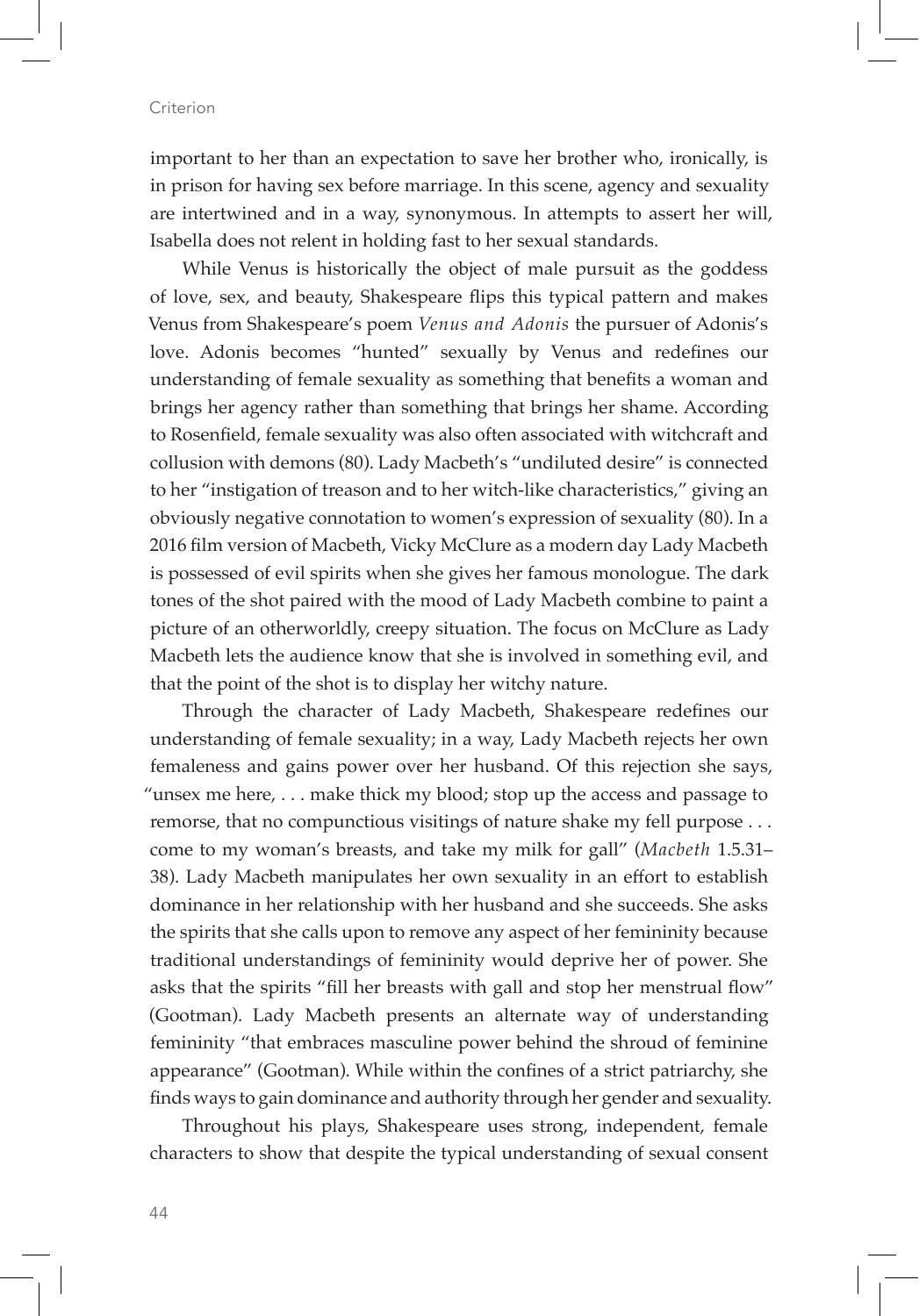and women's agency in his time, this concept could be redefined as not just the age when a woman could be married off to a man, but rather the right to make significant choices regarding her own life and body. In a time when consent was not understood or recognized as an important concept, Shakespeare, though maybe unintentionally, brings it to the attention of men and women in the Elizabethan era. Traub points out the preoccupation that Shakespeare probably had with the "uncontrollability of women's sexuality," and the ways in which it seemed threatening to men—this does not seem like a stretch in comparison to today's society (216).

Toxic masculinity is still often threatened by the presence of female autonomy, authority, and sexuality. When it comes to consent and sexual assault, Angelo's words from Measure for Measure may still ring true to many women today: "Who will believe thee, Isabel?" (2.4.67). In light of the #MeToo movement and increasing accounts of sexual assault in the media, Shakespeare's works are "both timeless and timely" in that they engage us in conversations about current day issues as well as historical issues (Burton). Shakespeare's works were a catalyst for the way that we understand consent in society today. While today we have more terminology for what we call sexual assault, sexual harassment, rape culture, patriarchy, and consent, we don't have to search very long to find that the same issues that we deal with today existed in Shakespeare's day, too. Shakespeare's strong, independent female characters encourage us to understand consent in a new way—a woman is entitled to make her own decisions, especially surrounding marriage, courtship, and sexuality.